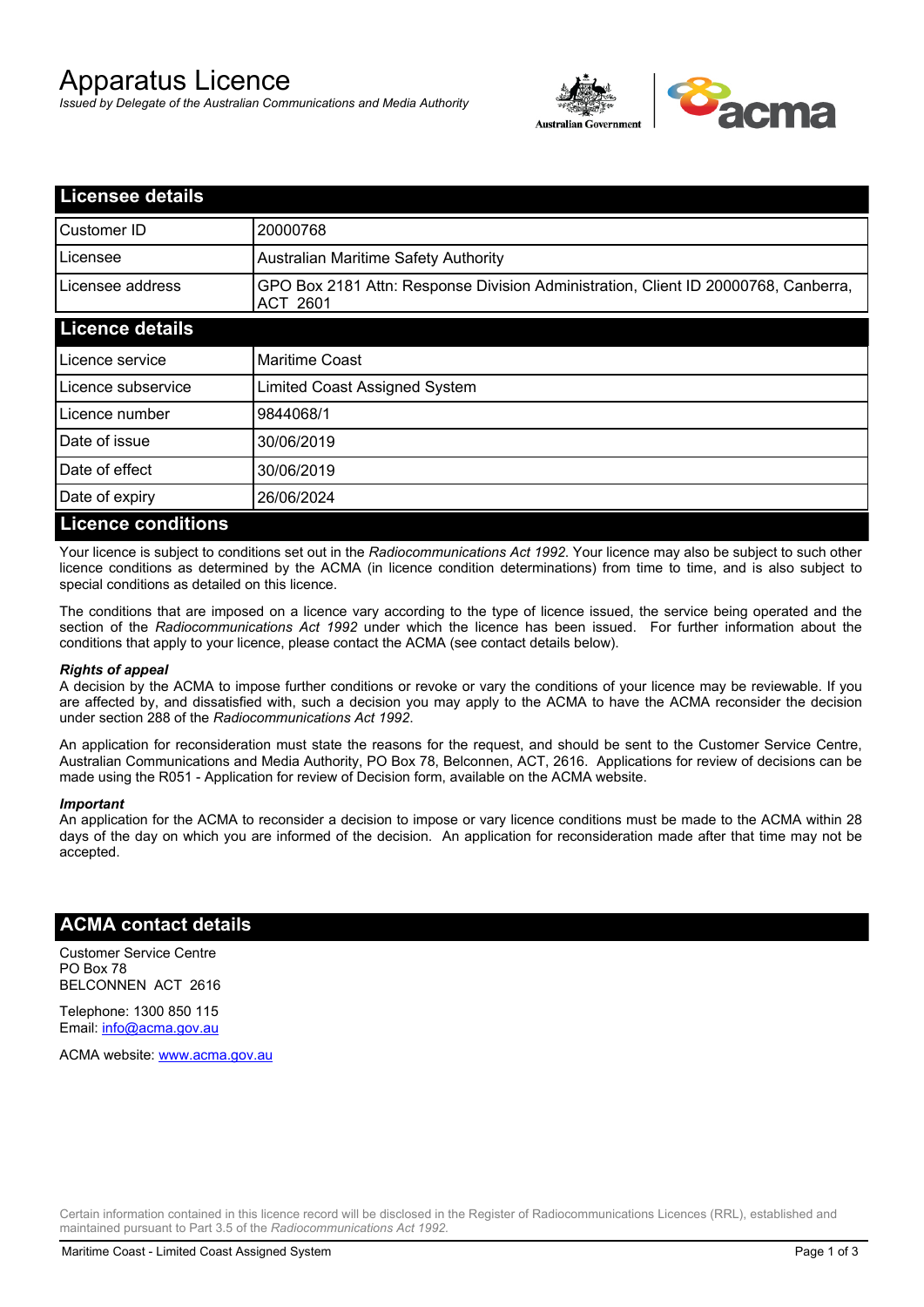# **Advisory Notes applying to licence no.: 9844068/1**

Conditions applicable to the operation of Limited Coast Assigned System authorised under this licence can be found in the Radiocommunications Licence Conditions (Apparatus Licence) Determination and the Radiocommunications Licence Conditions (Maritime Coast Licence) Determination. Copies of these determinations are available from the ACMA and from the ACMA home page (www.acma.gov.au).